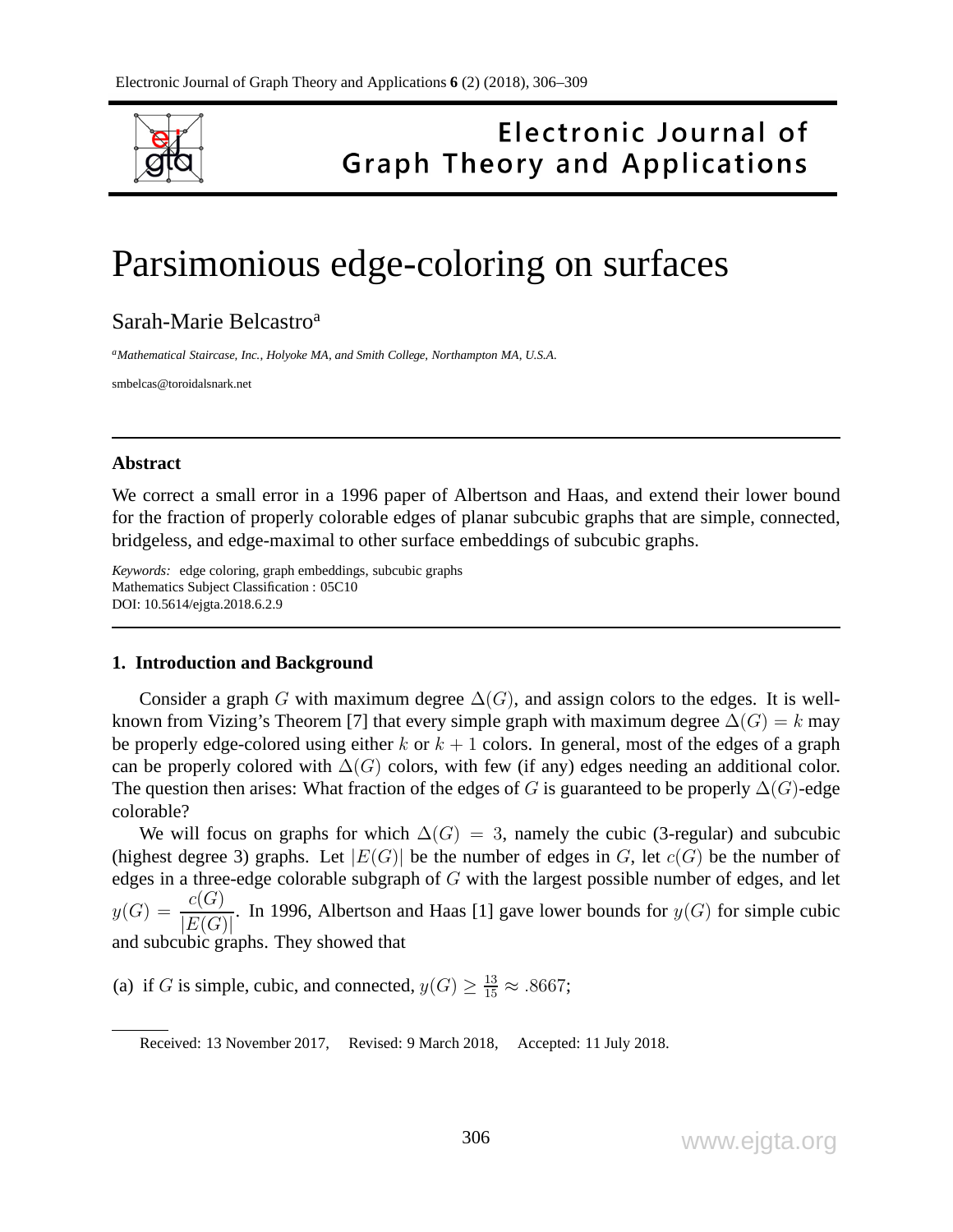- (b) if G is simple, subcubic, and connected, then  $y(G) \ge \frac{26}{31} \approx .8387$ ;
- (c) if  $G$  is simple, subcubic, planar, bridgeless, connected, and edge-maximal (no edges may be added to G without violating one of the prior-listed conditions), then  $y(G) \ge \frac{6}{7} - \frac{2}{35|E|}$  $\frac{2}{35|E(G)|}$  (a value in the range .8–.8571).

Note that this statement of (c) is a corrected version of Albertson and Haas's original statement; see Section 2.

While the bound in (a) is best possible for general simple cubic  $G$  (see the Petersen graph), restricting the class of graphs under consideration produces better bounds. For example, Rizzi [5] shows that if a subcubic graph G is triangle-free (but might have multiple edges), then  $y(G) \ge \frac{13}{15}$ . Mkrtchyan and Steffen [4] show that if the girth of G is g, then  $y(G) \geq \frac{g}{g+1}$  when g is even and  $y(G) \geq \frac{g-1}{a}$  $\frac{q}{g}$  when g is odd. (Note that in the subcubic case, the girth of G must be at least 8 in order for this result to give a stricter bound than the  $\frac{13}{15}$  fraction for triangle-free graphs in [5].) Kamintski and Kowalik [3] show that a simple subcubic graph G has  $y(G) \geq \frac{13}{15}$  unless it is a 5cycle with two adjacent chords (a result also shown in [2]), and that a subcubic multigraph G has  $y(G) \geq \frac{7}{9} \approx .7778$  unless it is  $K_3$  with an arbitrary edge doubled. (This is not much better than the bound of  $y(G) \geq \frac{3}{4}$  $\frac{3}{4}$  given for an arbitrary subcubic multigraph in [1].) Restricting to snarks gives better bounds; Steffen [6] showed that the Petersen graph is the only snark with  $y(G) = \frac{13}{15}$ , and that snarks with at least 16 vertices have  $y(G) \ge \frac{11}{12} \approx .9167$ .

In contrast to the structural approaches given above, Albertson and Haas extended (b) to (c) by restricting to planar graphs, or in other words, by using information about the possible embeddings of G. In Section 3, we generalize using embedding information about  $G$ ; that is, we take a topological viewpoint. This is of interest because there are often constraints imposed on the colorability of a graph by the genus of that graph.

#### **2. Correction to Albertson and Haas**

Albertson and Haas' approach to (c) was as follows: First, vertices of degree one may be eliminated as their incident edges do not affect  $y(G)$ . Then, examine facial boundaries. Any series of adjacent degree-two vertices may be replaced with a single one without improving the colorability of G. Thus, no face has two adjacent vertices of degree two.

Albertson and Haas additionally assumed that each face has at most one vertex of degree two, reasoning that joining a pair of non-adjacent degree-two vertices by an additional edge increases  $|E(G)|$  while leaving  $c(G)$  constant and thus decreases  $y(G)$ . However, an added edge may be colorable so that  $c(G)$  and  $y(G)$  both increase. (Unfortunately, it is not known whether an example demonstrating this exists: Albertson and Haas conjectured ([1, p. 5]) that every planar bridgeless graph G with  $\Delta(G) = 3$  and at least two vertices of degree two has  $y(G) = 1$ . This problem is still open.) Thus an additional condition must be introduced for their Theorem 3 [1]: the embedding of G must be edge-maximal.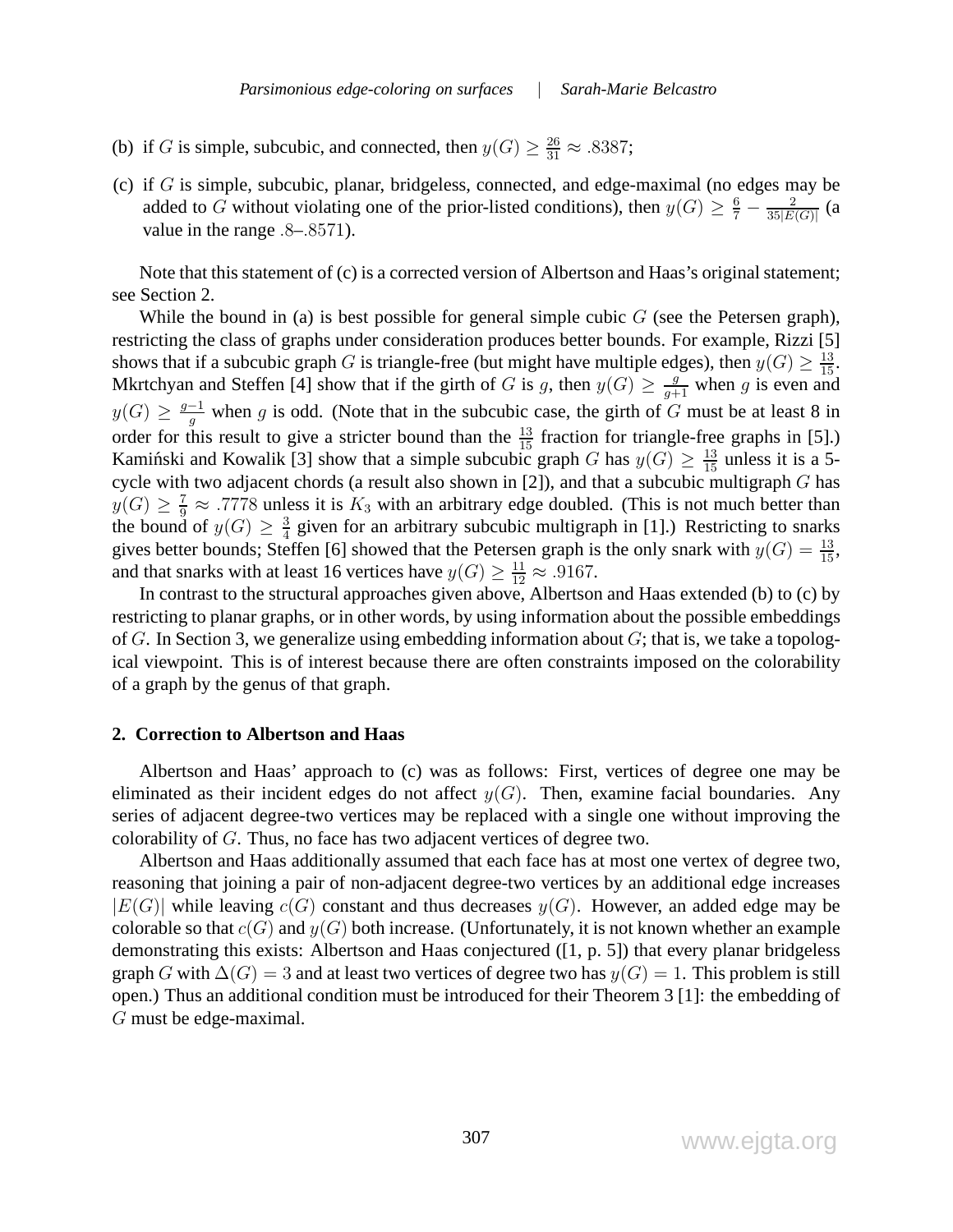#### **3. Non-planar Embeddings**

Result (c) of [1] does not directly generalize to surfaces other than the sphere. Assuming bridgelessness for planar graphs eliminates monofacial edges. This does not hold for higher-genus surfaces; consider a cellular embedding of  $K_4$  on the torus. See Figure 1 at left. It is bridgeless but



Figure 1. At left, a cellular embedding of  $K_4$  on the torus; at right, the same embedding with a monofacial edge subdivided.

has two monofacial edges. Unless we constrain ourselves to closed 2-cell embeddings, we may have an edge-maximal embedding with a degree-two vertex  $v$  incident to two monofacial edges; in this case,  $v$  is not shared between two faces, but occurs twice on the same face. (For an example, consider the toroidal embedding of  $K_4$  and subdivide one of the monofacial edges; this is shown at right in Figure 1.)

**Theorem 3.1.** *If* G *is simple subcubic and edge-maximally cellularly embedded on a surface* S*, then*  $y(G) \geq \frac{17}{20}$ 20 −  $\chi(S)$  $20|E(G)|$ *, where*  $\chi(S)$  *is the Euler characteristic of the embedding surface.* 

*Proof.* Let  $V_2$  and  $V_3$  be the number of degree-two and degree-three vertices of  $G$ , respectively. Additionally, let  $E = |E(G)|$  and F be the number of faces in the embedding of G on S. Euler's Formula says that  $\chi(S) = V_2 + V_3 - E + F = V_2 + V_3 - \frac{1}{2}$  $\frac{1}{2}(2V_2+3V_3)+F=F-\frac{1}{2}$  $\frac{1}{2}V_3$ . Each degree-two vertex is on at least one face (but possibly at most one face as well), so  $F \geq V_2$ . Thus  $\chi(S) \geq V_2 - \frac{1}{2}$  $\frac{1}{2}V_3$  or  $V_2 \leq \chi(S) + \frac{1}{2}V_3$ . We may eliminate  $V_3$  from this equation by noting that  $E = V_2 + \frac{3}{2}$  $\frac{3}{2}V_3$  so that  $V_2 \leq \frac{3}{4}$  $\frac{3}{4}\chi(S) + \frac{1}{4}E$ . From [1](1) we have  $c(G) \ge \frac{13}{15}E - \frac{1}{15}V_2$ , which becomes  $c(G) \geq \frac{17}{20}E - \frac{1}{20}\chi$ . Dividing through by E produces the desired result.

Notice that in Theorem 3.1 we subtract  $\chi(S)$  from our lower bound. In effect, this *increases* the lower bound for embeddings on most surfaces, as  $\chi(S) < 0$  as long as S is not the projective plane, Klein bottle, torus, or sphere. Even when  $S$  is a torus or Klein bottle, the lower bound given in Theorem 3.1 is stronger than given by [1] (b). In the case of a closed 2-cell embedding, we have a result that gives a stronger bound than in [1] (b) and [1] (c) as long as  $\chi(S) \leq 0$ .

**Theorem 3.2.** *If* G *is simple subcubic and edge-maximally closed 2-cell embedded on a surface S*, then  $y(G) \geq \frac{6}{5}$ 7 −  $\chi(S)$  $35\vert E\vert$ *, where* χ(S) *is the Euler characteristic of the embedding surface.*